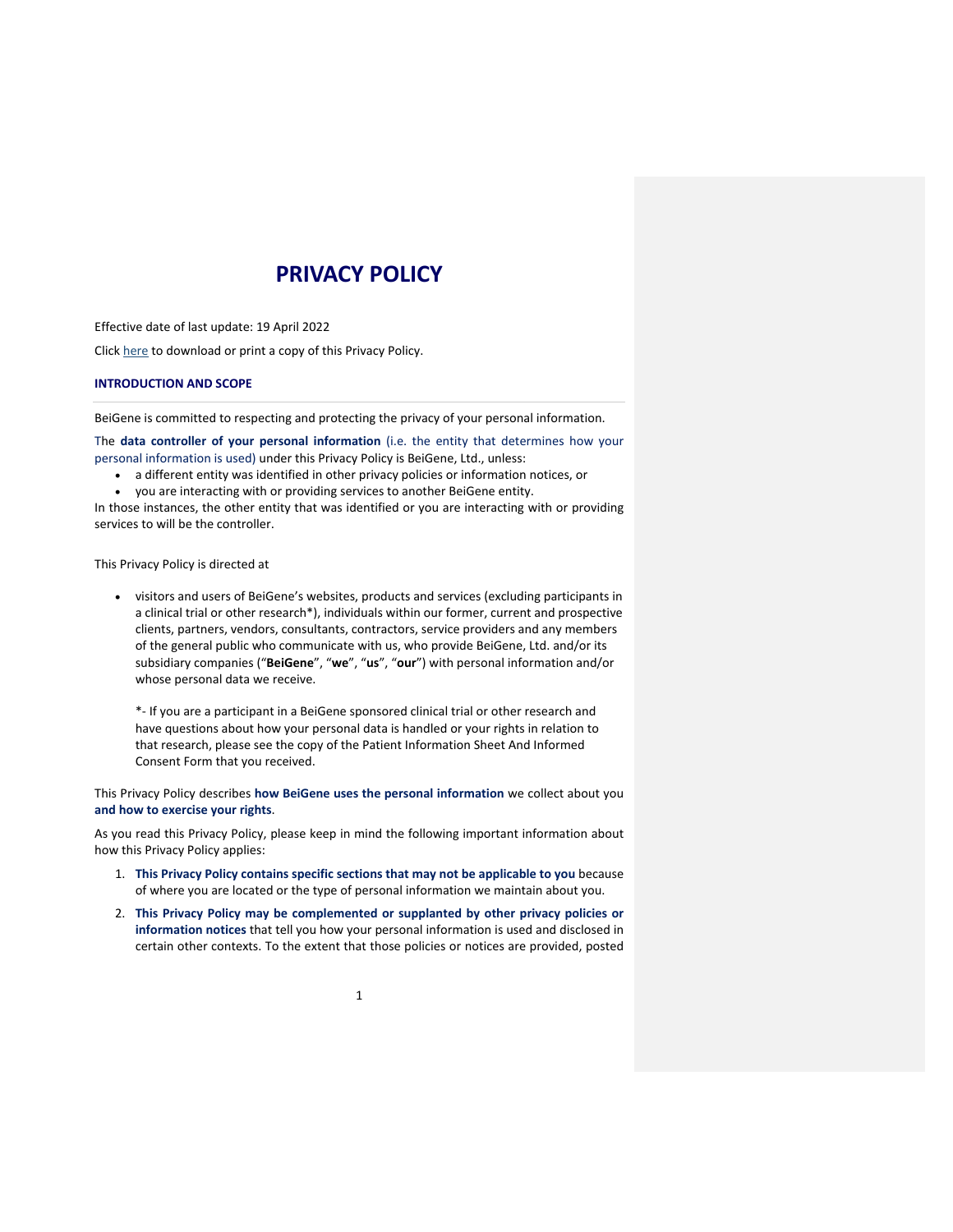and/or referenced, that different privacy policy or notice, and not this one, will apply to the processing of your personal information.

3. Our websites, web portals, mobile applications or other digital services (together, our "**websites**") may contain links to third-party websites that we do not operate, control or endorse. Once you leave our websites, we are not responsible for the protection and privacy of any information you provide. **We suggest reading the privacy policies of these third-party websites and if needed, contacting those websites directly for information about** their privacy practices.

# **CATEGORIES OF PERSONAL INFORMATION PROCESSED BY BEIGENE**

We may collect and use your personal information in a variety of contexts, including when you participate in BeiGene research, take our drugs or therapies, or visit our websites or offices. Depending on your relationship or interactions with BeiGene, in the past twelve (12) months, BeiGene may have collected and processed any of the following categories of personal information about you:

| <b>Categories</b>                    | <b>Examples</b>                                                                                                                                                                                                                                                                          | <b>Recipients</b>                                                                                                                                                                                                                                                                       |
|--------------------------------------|------------------------------------------------------------------------------------------------------------------------------------------------------------------------------------------------------------------------------------------------------------------------------------------|-----------------------------------------------------------------------------------------------------------------------------------------------------------------------------------------------------------------------------------------------------------------------------------------|
| <b>Identification</b><br>information | First name, last name, initials, gender,<br>age or date of birth, government-issued<br>identification (e.g. identity card, driver's<br>license, passport or tax ID number),<br>photographs, videos, sound recordings,<br>language, or BeiGene-issued access<br>cards and IT credentials. | Companies of the BeiGene<br>group;<br>BeiGene service providers;<br>٠<br>BeiGene technology and<br>٠<br>security providers;<br>BeiGene business partners and<br>٠<br>collaborators;<br>Administrative, regulatory or<br>judiciary authorities;<br>Advisors; and<br>Other third parties. |
| <b>Contact</b><br>details            | Postal and/or email address, or phone<br>number                                                                                                                                                                                                                                          | Companies of the BeiGene<br>group;<br>BeiGene service providers;<br>BeiGene technology and<br>security providers;<br>BeiGene business partners and<br>collaborators;<br>Administrative, regulatory or<br>judiciary authorities;<br>Advisors; and<br>Other third parties.                |
| <b>Commercial</b><br>information     | Records<br>of BeiGene's<br>products<br>or<br>prescribed,<br>purchased,<br>services                                                                                                                                                                                                       | Companies of the BeiGene<br>group;                                                                                                                                                                                                                                                      |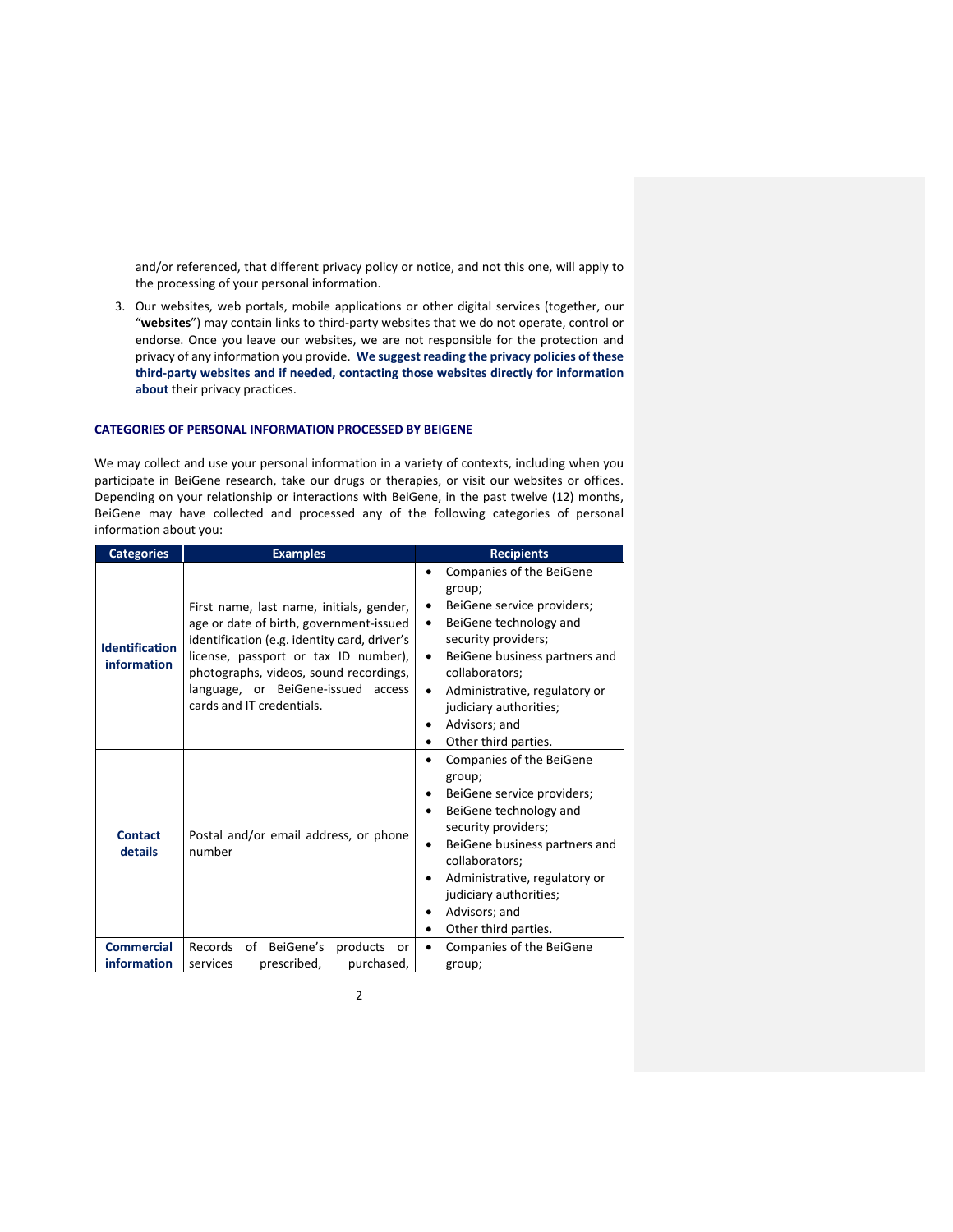|                                                                                 | obtained<br>considered,<br>payment<br>or<br>information (amount invoiced and/or<br>paid, bank details, W9 information,<br>payment method, billing address), or<br>history of our relationship           | BeiGene service providers;<br>٠<br>BeiGene technology and<br>$\bullet$<br>security providers;<br>BeiGene business partners and<br>$\bullet$<br>collaborators:<br>Administrative, regulatory or<br>$\bullet$<br>judiciary authorities;<br>Advisors; and<br>Other third parties.<br>$\bullet$ |
|---------------------------------------------------------------------------------|---------------------------------------------------------------------------------------------------------------------------------------------------------------------------------------------------------|---------------------------------------------------------------------------------------------------------------------------------------------------------------------------------------------------------------------------------------------------------------------------------------------|
| <b>Professional</b><br>information                                              | Job<br>title,<br>employment<br>status,<br>educational information, professional<br>qualifications and licenses, or work<br>experience and professional networks,<br>affiliates, programs and activities | Companies of the BeiGene<br>$\bullet$<br>group;<br>BeiGene service providers;<br>٠<br>BeiGene technology and<br>٠<br>security providers;<br>Administrative, regulatory or<br>$\bullet$<br>judiciary authorities;<br>Advisors; and<br>$\bullet$<br>Other third parties.<br>$\bullet$         |
| Health,<br>biometric<br>and genetic<br>information                              | Information<br>about<br>medical<br>your<br>conditions, treatments and any adverse<br>events you may experience while taking<br>our drugs or therapies                                                   | Companies of the BeiGene<br>$\bullet$<br>group;<br>BeiGene service providers;<br>BeiGene technology and<br>$\bullet$<br>security providers;<br>Administrative, regulatory or<br>$\bullet$<br>judiciary authorities;<br>Advisors; and<br>٠<br>Other third parties.<br>$\bullet$              |
| <b>Geolocation</b>                                                              | Geolocation information obtained from<br>device's<br>GPS,<br>Bluetooth,<br>your<br>IP<br>address.<br>other<br>location<br>or<br>services/technology                                                     | Companies of the BeiGene<br>$\bullet$<br>group;<br>BeiGene service providers;<br>BeiGene technology and<br>$\bullet$<br>security providers;<br>Administrative, regulatory or<br>٠<br>judiciary authorities;<br>Advisors; and<br>٠<br>Other third parties.<br>٠                              |
| <b>Information</b><br>related to<br>your<br>exchanges<br>with<br><b>BeiGene</b> | Date and subject of your requests or<br>exchanges with BeiGene's services                                                                                                                               | Companies of the BeiGene<br>$\bullet$<br>group;<br>BeiGene service providers;<br>$\bullet$<br>BeiGene technology and<br>$\bullet$<br>security providers;                                                                                                                                    |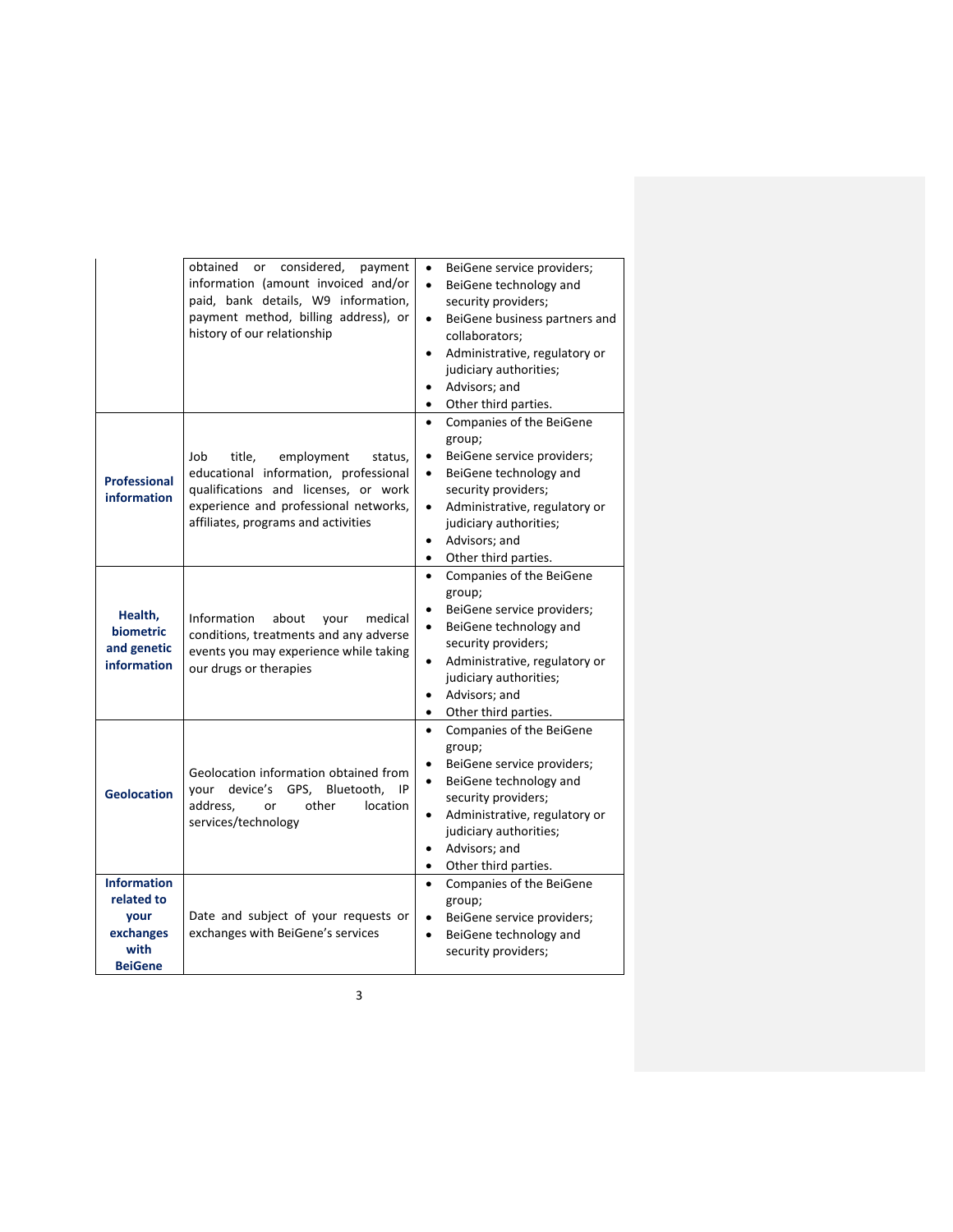|               |                                                                                                                                                                                                                                                          | Administrative, regulatory or<br>٠<br>judiciary authorities;<br>Advisors; and<br>٠                                                                                                                                                                                                                                                       |
|---------------|----------------------------------------------------------------------------------------------------------------------------------------------------------------------------------------------------------------------------------------------------------|------------------------------------------------------------------------------------------------------------------------------------------------------------------------------------------------------------------------------------------------------------------------------------------------------------------------------------------|
|               |                                                                                                                                                                                                                                                          | Other third parties.                                                                                                                                                                                                                                                                                                                     |
| <b>Others</b> | Other information needed for our<br>relationship or interactions with you or<br>required by laws, our service<br>as<br>providers or collaborators, such as the<br>information you provide in connection<br>with contracts and queries you make to<br>us. | <b>Companies of the BeiGene</b><br>group;<br>BeiGene service providers;<br>$\bullet$<br>BeiGene technology and<br>$\bullet$<br>security providers;<br>BeiGene business partners and<br>$\bullet$<br>collaborators;<br>Administrative, regulatory or<br>$\bullet$<br>judiciary authorities;<br>Advisors; and<br>٠<br>Other third parties. |

The potential recipients are further described in the **SHARING YOUR PERSONAL INFORMATION** section of this Policy.

Certain information (such as, if applicable, your payment-related information, governmentissued identification, geolocation information, health, biometric and genetic information) **may be considered sensitive personal information** under applicable laws. We will:

- take appropriate measures to protect and process your sensitive personal information; and
- provide notices and/or obtain your explicit consent for processing your sensitive personal information where required by applicable laws.

Furthermore, **our websites automatically collect the following information through cookies and other data collection technologies**:

| <b>Categories</b>                                    | <b>Examples</b>                                                                            | <b>Purposes</b>                                                                                                                                                                                                                 | <b>Recipients</b>                                                                               |
|------------------------------------------------------|--------------------------------------------------------------------------------------------|---------------------------------------------------------------------------------------------------------------------------------------------------------------------------------------------------------------------------------|-------------------------------------------------------------------------------------------------|
| <b>Internet or</b><br>other<br>electronic<br>network | IP<br>address,<br>device<br>type,<br>browser<br>type,<br>language,<br>browsing<br>history, | This information is necessary for the Companies<br>proper functioning of our websites and   BeiGene<br>their services, as well as internal service and security<br>business analytics purposes such as<br>audience measurement. | the<br>of<br>group,<br>providers,<br>official<br>authorities, advisors<br>third<br>other<br>and |
| activity<br>information                              | information<br>about<br>vour<br>interaction with                                           | For more information on the cookies<br>and other data collection technologies,<br>read the Cookies<br><b>Policy</b><br>please                                                                                                   | further<br>parties, as<br>described<br>the<br>in<br><b>SHARING</b><br><b>YOUR</b>               |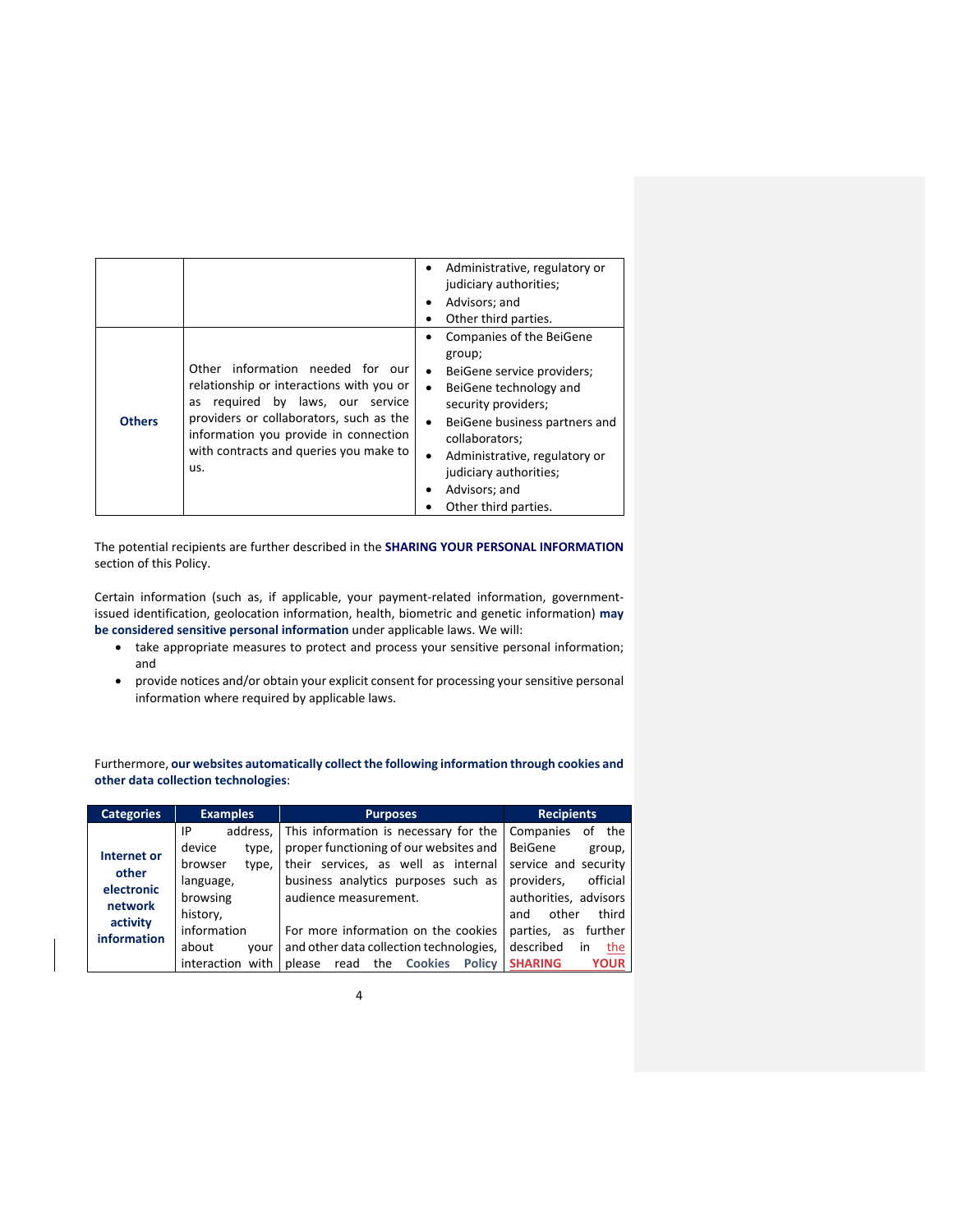|  | our<br>and<br>services | their | accessing. |  |  | websites applicable to the website you are <b>PERSONAL</b><br><b>INFORMATION</b><br>section of this Policy | Deleted: 5 |
|--|------------------------|-------|------------|--|--|------------------------------------------------------------------------------------------------------------|------------|
|  |                        |       |            |  |  |                                                                                                            |            |

**The provision of certain types of personal information may be necessary or optional**. Mandatory information will be marked as such at the moment of collection of your personal information. **If you refuse to provide the mandatory information, BeiGene may not be able to process your request**.

# **SOURCES OF INFORMATION**

In most cases, we collect your personal information **directly from you**, such as when you contact us via phone or in person, complete a form or survey, provide services, register for an account or request to receive marketing materials and information.

Sometimes, we may also obtain personal information about you **from other sources** who you direct or authorize to share information with us, such as authorized representatives or affiliated organizations, our research partners, collaborators and service providers. We also sometime collect information from publicly accessible sources such as government records, websites, social media and other digital platforms.

In addition, if you use our websites, we may collect information from your computer or other device through our use of cookies and other data collection technologies. For more information on cookies and other data collection technologies, please read the Cookies Policy applicable to the website you are accessing.

### **WHY WE PROCESS YOUR PERSONAL INFORMATION**

The ways we process your personal information depend on why we collected it. Depending on your relationship and/or interactions with BeiGene, as well as, applicable laws and our own procedures & requirements, BeiGene may process your personal information for the following reasons:

| <b>Purposes</b>                          | Examples of use of your personal data      | <b>Typical</b><br>justifications/grounds                            |
|------------------------------------------|--------------------------------------------|---------------------------------------------------------------------|
| <b>Managing your</b><br>contact requests | to contact you<br>to answer your questions | Legitimate interest of<br>BeiGene to manage its<br>contact requests |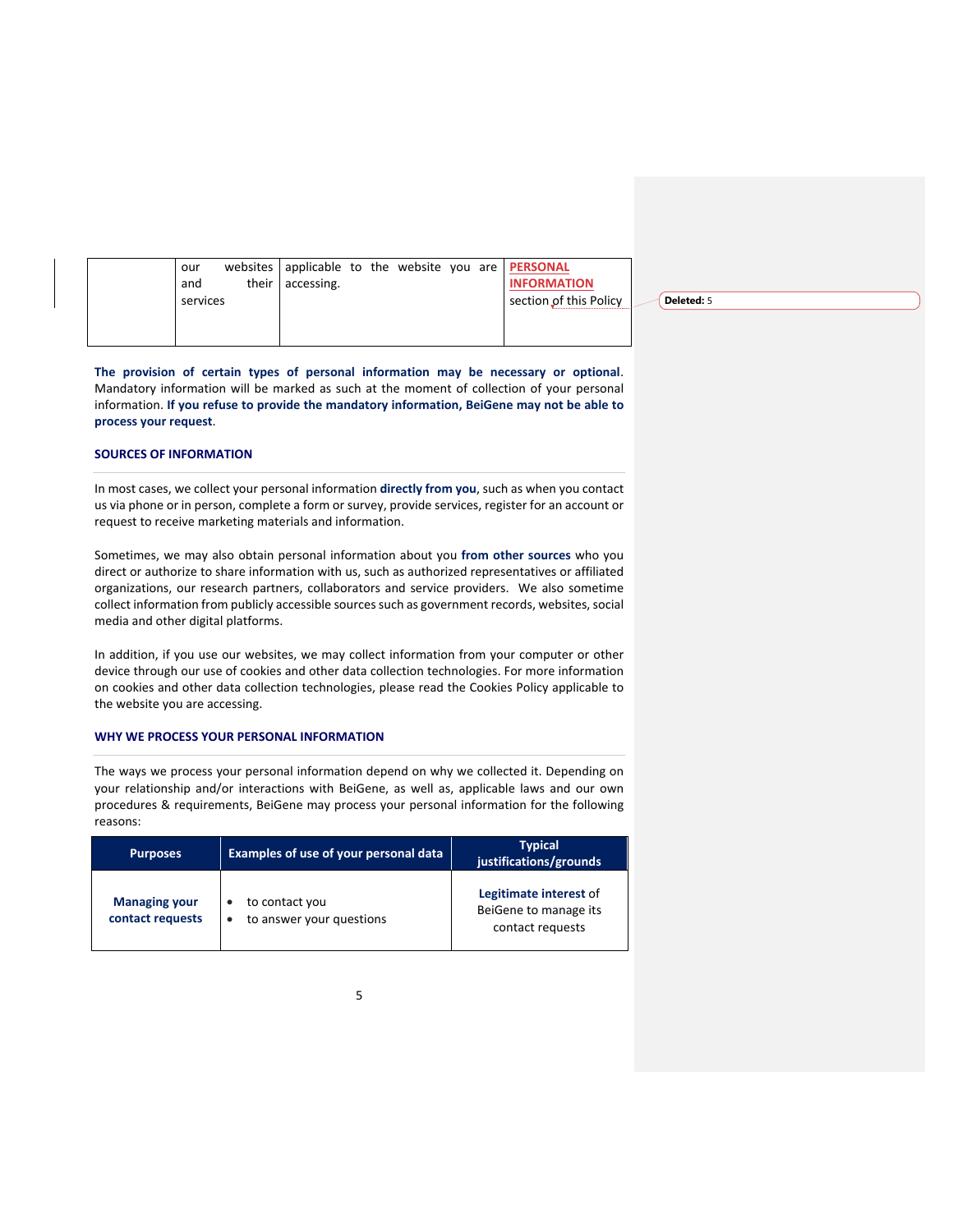| <b>Managing the</b><br>personal and<br>contractual<br>relationship with<br>you  | develop<br>or<br>manage<br>to<br>our<br>$\bullet$<br>relationship or interactions with you<br>or your employer or<br>affiliated<br>organization<br>to comply with our contractual and<br>payment obligations<br>to process your privacy and other<br>$\bullet$<br>requests or complaints                                                                                                     | Depending on your<br>relationship with BeiGene:<br>- to take steps prior to<br>entering into an agreement<br>or<br>- performance of the<br>relevant agreement<br>nr<br>- comply with Legal and<br>regulatory obligations to<br>which BeiGene is subject |
|---------------------------------------------------------------------------------|----------------------------------------------------------------------------------------------------------------------------------------------------------------------------------------------------------------------------------------------------------------------------------------------------------------------------------------------------------------------------------------------|---------------------------------------------------------------------------------------------------------------------------------------------------------------------------------------------------------------------------------------------------------|
| <b>Improving the</b><br>products, services<br>and programs of<br><b>BeiGene</b> | to determine eligibility for, facilitate<br>administration<br>supply,<br>and<br>management of, to track progress<br>and outcomes regarding certain<br>products, services and programs<br>to manage BeiGene's research and<br>$\bullet$<br>development, collaboration<br>and<br>market research efforts                                                                                       | Legitimate interest of<br>BeiGene to improve its<br>products, services and<br>programs                                                                                                                                                                  |
| <b>Sending</b><br>communication that<br>might interest you                      | transactional,<br>send<br>$\bullet$<br>to<br>you<br>and<br>administrative<br>marketing<br>communications regarding BeiGene<br>business and medical<br>activities<br>(including<br>products,<br>services,<br>programs and events of BeiGene).<br>of<br>You<br>opt-out<br>these<br>can<br>communications by the methods<br>described in the YOUR CHOICES<br>AND RIGHTS Section of this policy. | Legitimate interest of<br>BeiGene to develop its<br>business activities (with your<br>consent, if required by<br>applicable law)                                                                                                                        |
| <b>Providing</b><br>educational and<br>awareness<br>information                 | educational<br>provide<br>you<br>to<br>$\bullet$<br>information, including<br>providing<br>information about certain health<br>conditions and disease states, our<br>products, programs and services                                                                                                                                                                                         | Legitimate interest of<br>BeiGene to enhance the<br>education and awareness<br>about health conditions and<br>disease states                                                                                                                            |

**Deleted:** 9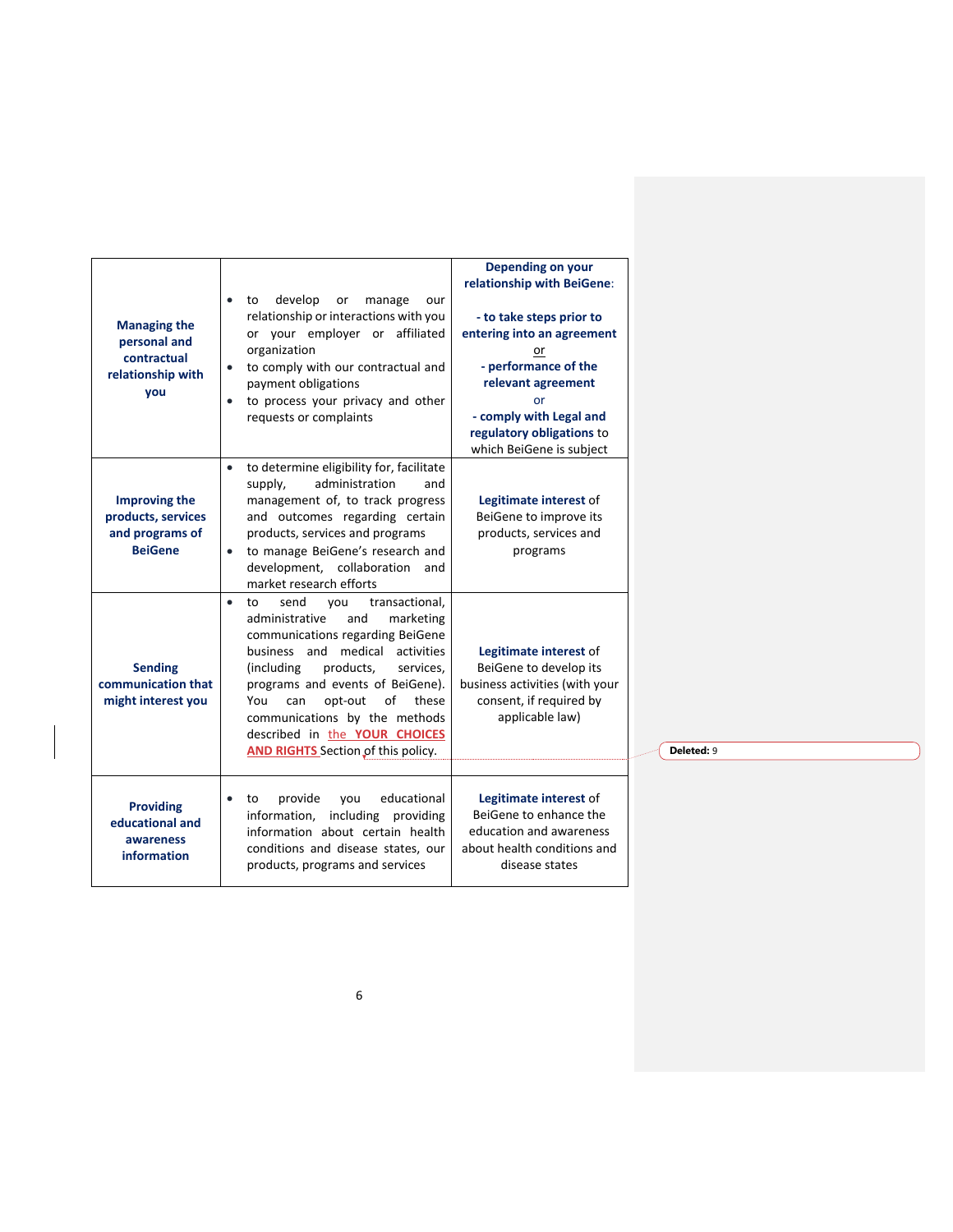| <b>Managing BeiGene'</b><br>events or programs                                                                   | to register you<br>$\bullet$<br>to manage the event or program<br>$\bullet$<br>depending on the participants<br>to send you communications about<br>$\bullet$<br>the event or program<br>if applicable, to record BeiGene'<br>$\bullet$<br>events or programs                                                                                                                                                                                                                     | Legitimate interest of<br>BeiGene to develop its<br>business activities (with your<br>consent, if required by<br>applicable law)        |
|------------------------------------------------------------------------------------------------------------------|-----------------------------------------------------------------------------------------------------------------------------------------------------------------------------------------------------------------------------------------------------------------------------------------------------------------------------------------------------------------------------------------------------------------------------------------------------------------------------------|-----------------------------------------------------------------------------------------------------------------------------------------|
| <b>Improving the</b><br>websites and their<br>services, as well as<br>your user<br>experience on the<br>websites | evaluate<br>improve the<br>$\bullet$<br>to<br>and<br>websites and their services e.g. to<br>track the popularity of certain pages<br>of the websites, the success of our<br>email notifications, traffic levels on<br>the websites and other usage data<br>to take steps designed to protect<br>and enhance the security of the<br>websites                                                                                                                                       | Legitimate interest of<br>BeiGene to improve the Sites<br>and their services, as well as<br>your user experience on the<br><b>Sites</b> |
| <b>Pre-litigation or</b><br>litigation<br>management                                                             | to take action against any identified<br>$\bullet$<br>breach<br>to manage any dispute or litigation<br>$\bullet$                                                                                                                                                                                                                                                                                                                                                                  | Legitimate interest of<br>BeiGene in defending its<br>rights and interests                                                              |
| <b>Compliance with</b><br>legal and regulatory<br>obligations                                                    | to comply with legal and regulatory<br>$\bullet$<br>obligations (e.g., in connection with<br>regulatory<br>submissions<br>or<br>complying<br>with<br>regulatory<br>obligations<br>relating<br>to<br>drug<br>development,<br>safety<br>and<br>transparency reporting, and for<br>monitoring,<br>investigating<br>and<br>enforcing compliance with<br>our<br>policies and legal and regulatory<br>requirements)<br>to process your requests to exercise<br>$\bullet$<br>your rights | <b>Legal and regulatory</b><br>obligations to which BeiGene<br>is subject                                                               |
| <b>Other</b>                                                                                                     | for<br>other<br>everyday<br>business<br>$\bullet$<br>such<br>purposes<br>as<br>payment<br>processing and accounting, product<br>safeguarding<br>development,<br><b>BeiGene</b><br>property,<br>contract<br>management, archiving, website<br>fulfillment,<br>administration,<br>analytics, fraud prevention and<br>corporate governance, the potential                                                                                                                            | Legitimate interest of<br>BeiGene or legal and<br>regulatory obligations to<br>which BeiGene is subject                                 |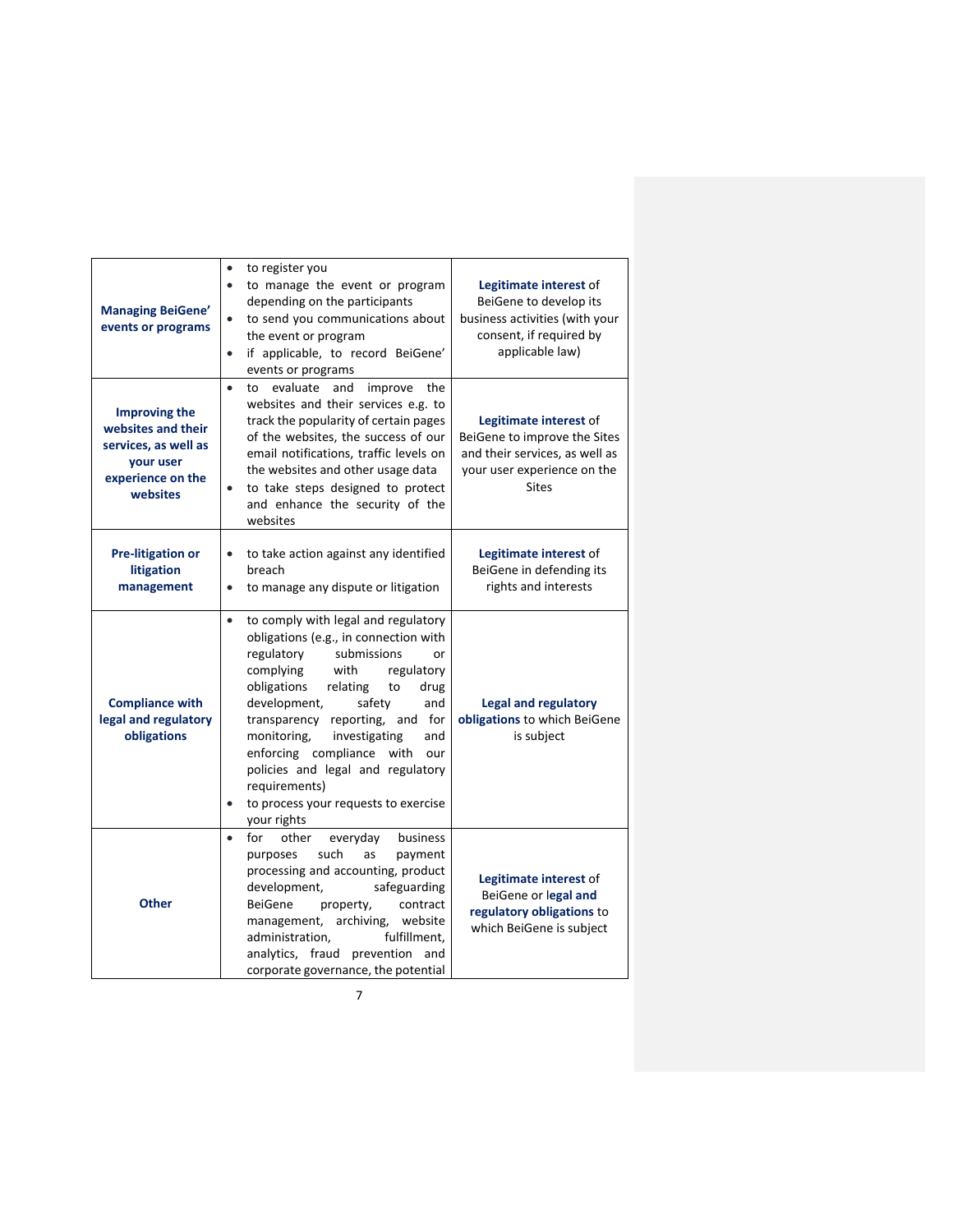We do not undertake decisions based solely on automated processing of your information, including profiling, unless we inform you as required by applicable laws.

# **SHARING YOUR PERSONAL INFORMATION**

We may share your personal information within BeiGene and with third parties with whom we have contracted or as otherwise permitted by applicable law. The type of information we share, our purposes for sharing it and the contractual measures we implement depends on the role of the third party. We do not, however, sell the personal information that we collect.

| <b>Companies of the BeiGene group</b><br>(BeiGene, Ltd. and/or its subsidiary<br>Policy, including the global administrative,<br>companies) and its duly authorized<br>employees<br>and/or global business and medical activities<br>For assisting BeiGene in the<br>BeiGene service providers (payment<br>vendors, contract research organizations,<br>clinical trials or other research sponsored by<br>central labs, logistics providers, etc.)<br>BeiGene or one of its partners or collaborators<br><b>BeiGene business partners and</b><br>collaborators<br>administrative, operational and/or<br>For<br>technical purposes in the context of BeiGene<br>(external scientists, healthcare providers,<br>pharmacies and pharmaceutical partners,<br>global business and medical activities<br>distribution agents, etc.)<br><b>BeiGene technology and security</b><br>For assisting BeiGene in administrative,<br>providers (hosting provider, IT service<br>operational, technical and/or marketing<br>providers, marketing service providers,<br>purposes in the context of BeiGene global<br>business and medical activities<br>etc.)<br>Exclusively to comply with any legal or<br>regulatory obligation and/or in the cases of an<br>Administrative, regulatory or judiciary<br>authorities or agencies and other third<br>express and justified request or in case of an<br>alleged violation of legal or regulatory<br>parties<br>provisions | <b>Recipients</b> | <b>Purposes</b>                              |
|----------------------------------------------------------------------------------------------------------------------------------------------------------------------------------------------------------------------------------------------------------------------------------------------------------------------------------------------------------------------------------------------------------------------------------------------------------------------------------------------------------------------------------------------------------------------------------------------------------------------------------------------------------------------------------------------------------------------------------------------------------------------------------------------------------------------------------------------------------------------------------------------------------------------------------------------------------------------------------------------------------------------------------------------------------------------------------------------------------------------------------------------------------------------------------------------------------------------------------------------------------------------------------------------------------------------------------------------------------------------------------------------------------------------------------------------------------|-------------------|----------------------------------------------|
|                                                                                                                                                                                                                                                                                                                                                                                                                                                                                                                                                                                                                                                                                                                                                                                                                                                                                                                                                                                                                                                                                                                                                                                                                                                                                                                                                                                                                                                          |                   | For the purposes set forth in this Privacy   |
|                                                                                                                                                                                                                                                                                                                                                                                                                                                                                                                                                                                                                                                                                                                                                                                                                                                                                                                                                                                                                                                                                                                                                                                                                                                                                                                                                                                                                                                          |                   | operational, technical and/or marketing      |
|                                                                                                                                                                                                                                                                                                                                                                                                                                                                                                                                                                                                                                                                                                                                                                                                                                                                                                                                                                                                                                                                                                                                                                                                                                                                                                                                                                                                                                                          |                   | purposes in the context of BeiGene worldwide |
|                                                                                                                                                                                                                                                                                                                                                                                                                                                                                                                                                                                                                                                                                                                                                                                                                                                                                                                                                                                                                                                                                                                                                                                                                                                                                                                                                                                                                                                          |                   | global                                       |
|                                                                                                                                                                                                                                                                                                                                                                                                                                                                                                                                                                                                                                                                                                                                                                                                                                                                                                                                                                                                                                                                                                                                                                                                                                                                                                                                                                                                                                                          |                   | administrative, operational and/or technical |
|                                                                                                                                                                                                                                                                                                                                                                                                                                                                                                                                                                                                                                                                                                                                                                                                                                                                                                                                                                                                                                                                                                                                                                                                                                                                                                                                                                                                                                                          |                   | management of our business, including        |
|                                                                                                                                                                                                                                                                                                                                                                                                                                                                                                                                                                                                                                                                                                                                                                                                                                                                                                                                                                                                                                                                                                                                                                                                                                                                                                                                                                                                                                                          |                   |                                              |
|                                                                                                                                                                                                                                                                                                                                                                                                                                                                                                                                                                                                                                                                                                                                                                                                                                                                                                                                                                                                                                                                                                                                                                                                                                                                                                                                                                                                                                                          |                   |                                              |
|                                                                                                                                                                                                                                                                                                                                                                                                                                                                                                                                                                                                                                                                                                                                                                                                                                                                                                                                                                                                                                                                                                                                                                                                                                                                                                                                                                                                                                                          |                   |                                              |
|                                                                                                                                                                                                                                                                                                                                                                                                                                                                                                                                                                                                                                                                                                                                                                                                                                                                                                                                                                                                                                                                                                                                                                                                                                                                                                                                                                                                                                                          |                   |                                              |
|                                                                                                                                                                                                                                                                                                                                                                                                                                                                                                                                                                                                                                                                                                                                                                                                                                                                                                                                                                                                                                                                                                                                                                                                                                                                                                                                                                                                                                                          |                   |                                              |
|                                                                                                                                                                                                                                                                                                                                                                                                                                                                                                                                                                                                                                                                                                                                                                                                                                                                                                                                                                                                                                                                                                                                                                                                                                                                                                                                                                                                                                                          |                   |                                              |
|                                                                                                                                                                                                                                                                                                                                                                                                                                                                                                                                                                                                                                                                                                                                                                                                                                                                                                                                                                                                                                                                                                                                                                                                                                                                                                                                                                                                                                                          |                   |                                              |
|                                                                                                                                                                                                                                                                                                                                                                                                                                                                                                                                                                                                                                                                                                                                                                                                                                                                                                                                                                                                                                                                                                                                                                                                                                                                                                                                                                                                                                                          |                   |                                              |
|                                                                                                                                                                                                                                                                                                                                                                                                                                                                                                                                                                                                                                                                                                                                                                                                                                                                                                                                                                                                                                                                                                                                                                                                                                                                                                                                                                                                                                                          |                   |                                              |
|                                                                                                                                                                                                                                                                                                                                                                                                                                                                                                                                                                                                                                                                                                                                                                                                                                                                                                                                                                                                                                                                                                                                                                                                                                                                                                                                                                                                                                                          |                   |                                              |
|                                                                                                                                                                                                                                                                                                                                                                                                                                                                                                                                                                                                                                                                                                                                                                                                                                                                                                                                                                                                                                                                                                                                                                                                                                                                                                                                                                                                                                                          |                   |                                              |
|                                                                                                                                                                                                                                                                                                                                                                                                                                                                                                                                                                                                                                                                                                                                                                                                                                                                                                                                                                                                                                                                                                                                                                                                                                                                                                                                                                                                                                                          |                   |                                              |
|                                                                                                                                                                                                                                                                                                                                                                                                                                                                                                                                                                                                                                                                                                                                                                                                                                                                                                                                                                                                                                                                                                                                                                                                                                                                                                                                                                                                                                                          |                   |                                              |
|                                                                                                                                                                                                                                                                                                                                                                                                                                                                                                                                                                                                                                                                                                                                                                                                                                                                                                                                                                                                                                                                                                                                                                                                                                                                                                                                                                                                                                                          |                   |                                              |
|                                                                                                                                                                                                                                                                                                                                                                                                                                                                                                                                                                                                                                                                                                                                                                                                                                                                                                                                                                                                                                                                                                                                                                                                                                                                                                                                                                                                                                                          |                   |                                              |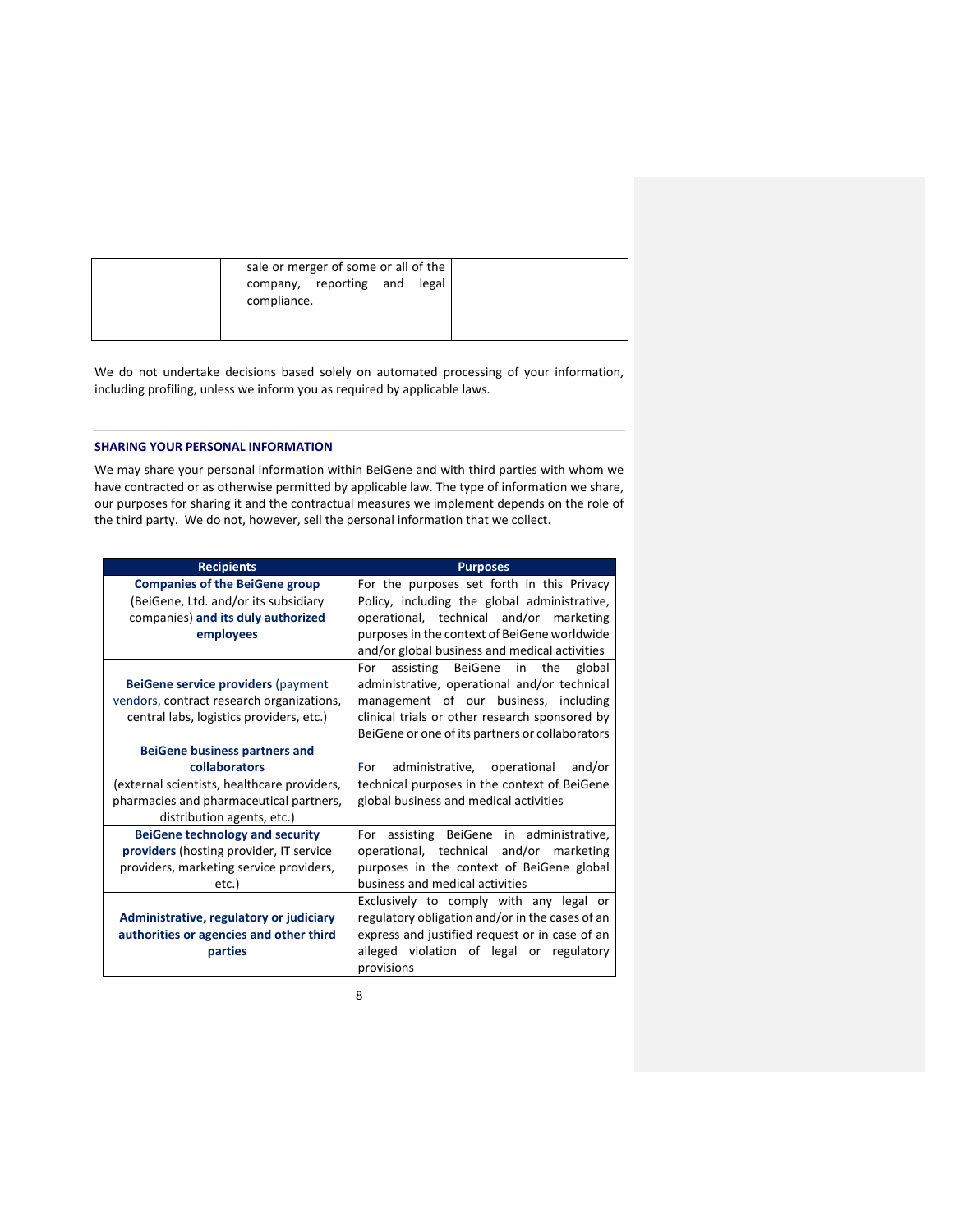| Advisors (such as outside auditors,<br>attorneys and similar parties) | For assisting BeiGene in administrative,<br>operational, and/or technical purposes in the<br>context of BeiGene global business and<br>medical activities, as well as, the management<br>of possible disputes and other legal matters,<br>where appropriate.                                                                                                                |
|-----------------------------------------------------------------------|-----------------------------------------------------------------------------------------------------------------------------------------------------------------------------------------------------------------------------------------------------------------------------------------------------------------------------------------------------------------------------|
| <b>Other third parties</b>                                            | Following or during a restructuring,<br>acquisition, debt financing, merger, transfer,<br>sale of assets of BeiGene or a similar<br>transaction, as well as in case of insolvency,<br>bankruptcy or receivership where personal<br>data are transferred to one or more third<br>parties as assets of BeiGene, subject to your<br>information and/or consent, if applicable. |

#### **HOW LONG WE RETAIN YOUR PERSONAL INFORMATION**

We retain your personal information for **as long as it is necessary** for the purposes set out in this Privacy Policy, unless required by our legal obligations to retain it for longer. To determine the appropriate retention period for information, we consider the amount, nature and sensitivity of information, the potential risk of harm from unauthorized use or disclosure of the information, the purposes for which we process the information, whether we can achieve those purposes through other means and all applicable global legal, regulatory, and compliance requirements.

In particular, any information collected for your subscription to an email alert or newsletter will be kept until you unsubscribe and information you provide *via* your requests will be kept a least until their complete processing. We will keep a record of your unsubscribe request, if any, for as long as is necessary to comply with that request.

In addition to this, BeiGene will keep your personal information during:

- **the statute of limitation**, if needed for **evidence purposes**;
- **the applicable legal retention periods**, in particular regarding commercial, compliance and regulatory matters, or any other mandatory retention period (such as legal hold or investigation).

#### **WHERE WE PROCESS YOUR INFORMATION AND HOW WE PROTECT IT**

**BeiGene operates in many countries around the world** and your personal information may be accessible to or shared with our affiliates, service providers, partners, collaborators and regulators in various countries for the purposes specified in this Privacy Policy. The laws in certain countries may not provide the same level of protection as the laws in your country or region.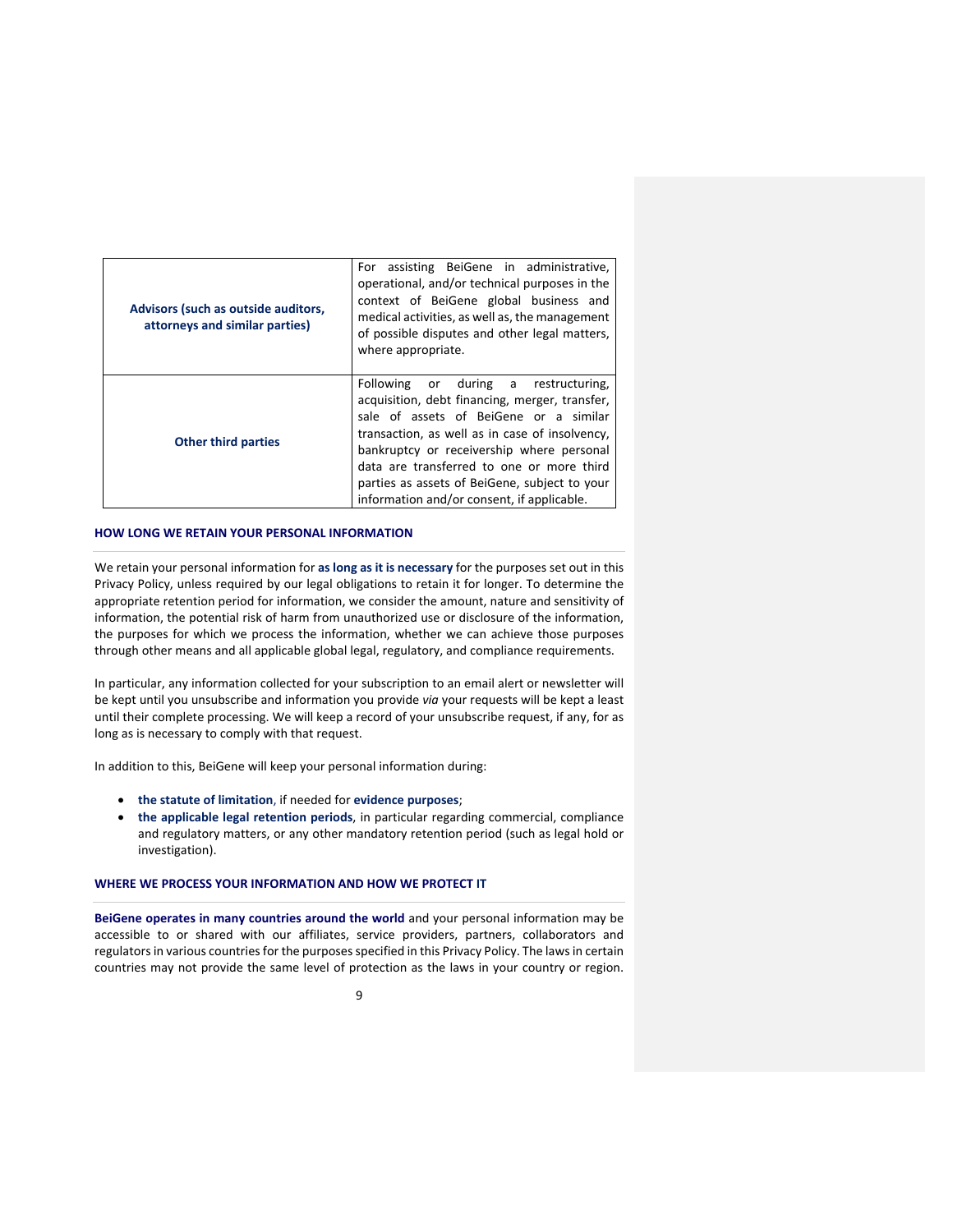When that is the case and as required by applicable laws, we take steps to protect your transferred information, such as entering into contracts with recipients of your information or implementing additional data safeguards.

While we have established reasonable physical, electronic and managerial procedures to protect your personal information from unauthorized access and disclosure, we cannot guarantee its absolute security. You should take special care in deciding what information you transmit, upload, send or otherwise submit to us.

#### **INFORMATION ABOUT CHILDREN**

We take seriously our obligations under applicable laws concerning the collection of information from or about children. **We do not intend to direct our websites to individuals under the age of 16 ("children")** and we do not knowingly collect personal information directly from children through our websites. **We request that children do not use our websites or provide any information to us through our websites or otherwise**, unless we have first obtained a parent or guardian's consent, where applicable.

# **YOUR CHOICES AND RIGHTS**

You may choose not to provide your personal information to us; however, in doing so, you may not be able to continue your relationship or interactions with us or use certain services, e.g., patient support services.

At any time, you can choose to opt out from our marketing communications by using the unsubscribe feature in any marketing email you have received. If you unsubscribe from marketing, we may still send you email communications that are relationship or transactional in nature.

Under certain laws such as GDPR, California Consumer Privacy Act of 2018 (CCPA), California Privacy Rights Act of 2020 (CPRA) or China's Cybersecurity Law (including its implementing regulations and national standards), you may have the following rights with respect to your personal information:

- *Your right of access*. You may have the right to ask us to provide clear, transparent and understandable information on how we process your personal information, as well asfor copies of your personal information. There are some exemptions, which means you may not always receive all the information we process.
- *Your right to rectification*. You may have the right to ask us to rectify information you think is obsolete or inaccurate and the right to ask us to complete information you think is incomplete.
- *Your right to deletion of your personal information*. You may have the right to ask us to delete your personal information in certain circumstances.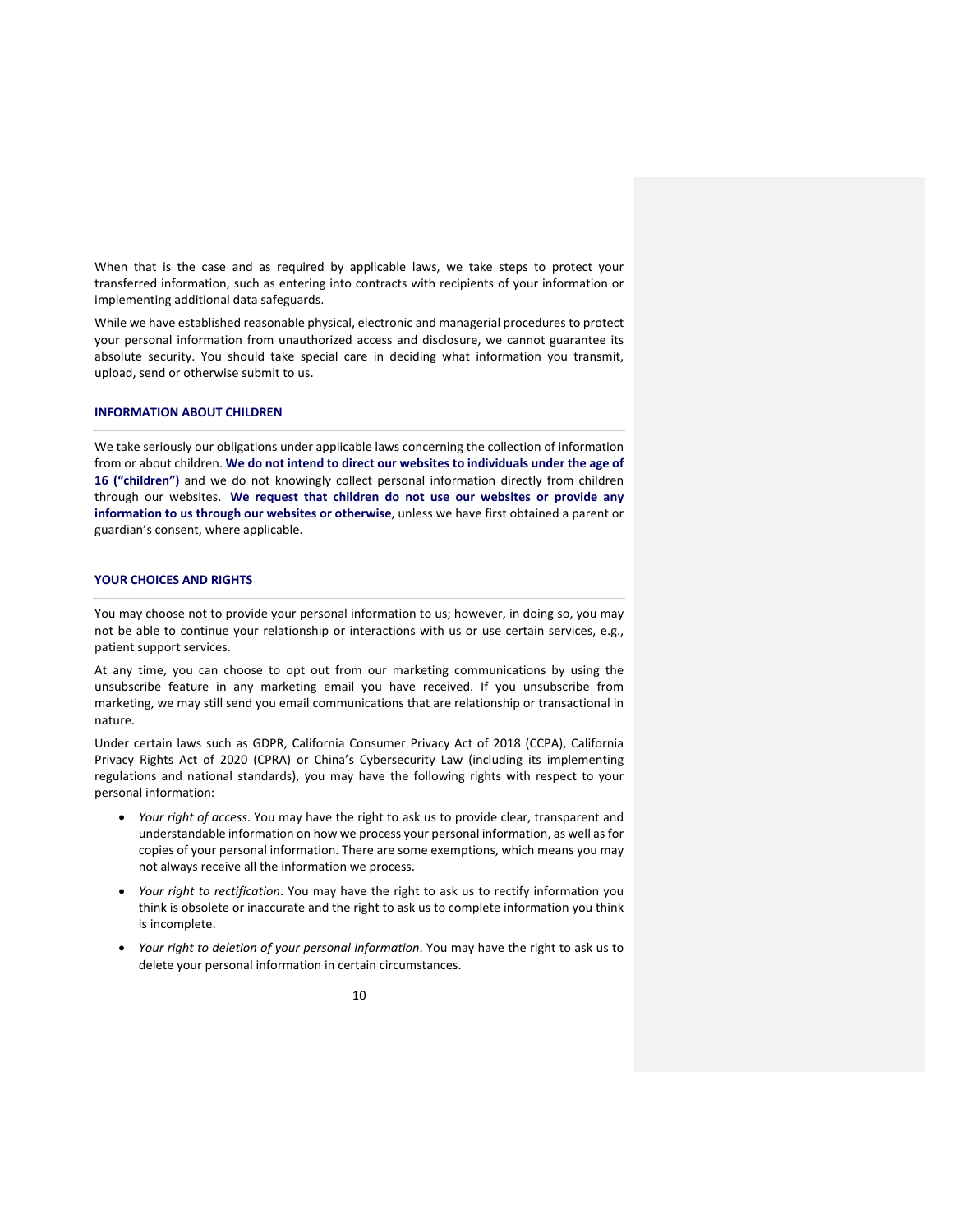- *Your right to restriction of processing*. You may have the right to ask us to restrict the processing of your personal information, during a limited period of time, in certain circumstances.
- *Your right to object to processing*. You may have the right to object to processing, in which case, BeiGene will no longer process your personal information unless BeiGene demonstrates compelling legitimate grounds for the processing which override your interests, rights and freedoms, such as compliance with a legal obligation or for the establishment, exercise or defense of legal claims.
- *Your right to data portability*. You may have the right to ask that we transfer the information you gave us from one organization to another or give it to you.
- *Right to withdraw your consent.* If we process your personal information based on your consent, you have the right to withdraw your consent, without this withdrawal affecting the lawfulness of the processing operations previously carried out.
- *Right to close your account.* If you receive our services through online accounts, you have the right to close your accounts. We will then delete or anonymize your personal information associated with your accounts, unless otherwise permitted under applicable laws.

Depending on your country of residence and the country where the BeiGene entity processing your personal information is established, you may have additional local rights with respect to our processing of your personal information. Please note that some of the personal information that we collect, use and disclose may be exempt from the rights outlined above.

You can submit your request by sending us an email at privacy@beigene.com.

We will respond to your requests within the time period prescribed by applicable laws. Under certain circumstances, BeiGene may ask you for specific information to confirm your identity and ensure the exercise of your rights. This is a security measure to safeguard personal information. We will notify you when your request is completed, if we deny your request to exercise your rights (because, for example, an exception applies), or if there is a fee associated with processing your request.

You may designate an authorized agent to exercise your rights on your behalf. In such case, we will also need to verify your agent's identity and obtain proof of your authorization. We may need to deny a request from an agent whose identity or authorization we cannot verify.

If you believe that BeiGene has processed information in a manner that is unlawful or breaches your rights, or has infringed applicable laws, you may have the right to complain directly to your local data protection authority. Without limiting any rights to complain directly to an authority, we are committed to protecting personal information, and complaints may be made directly to us.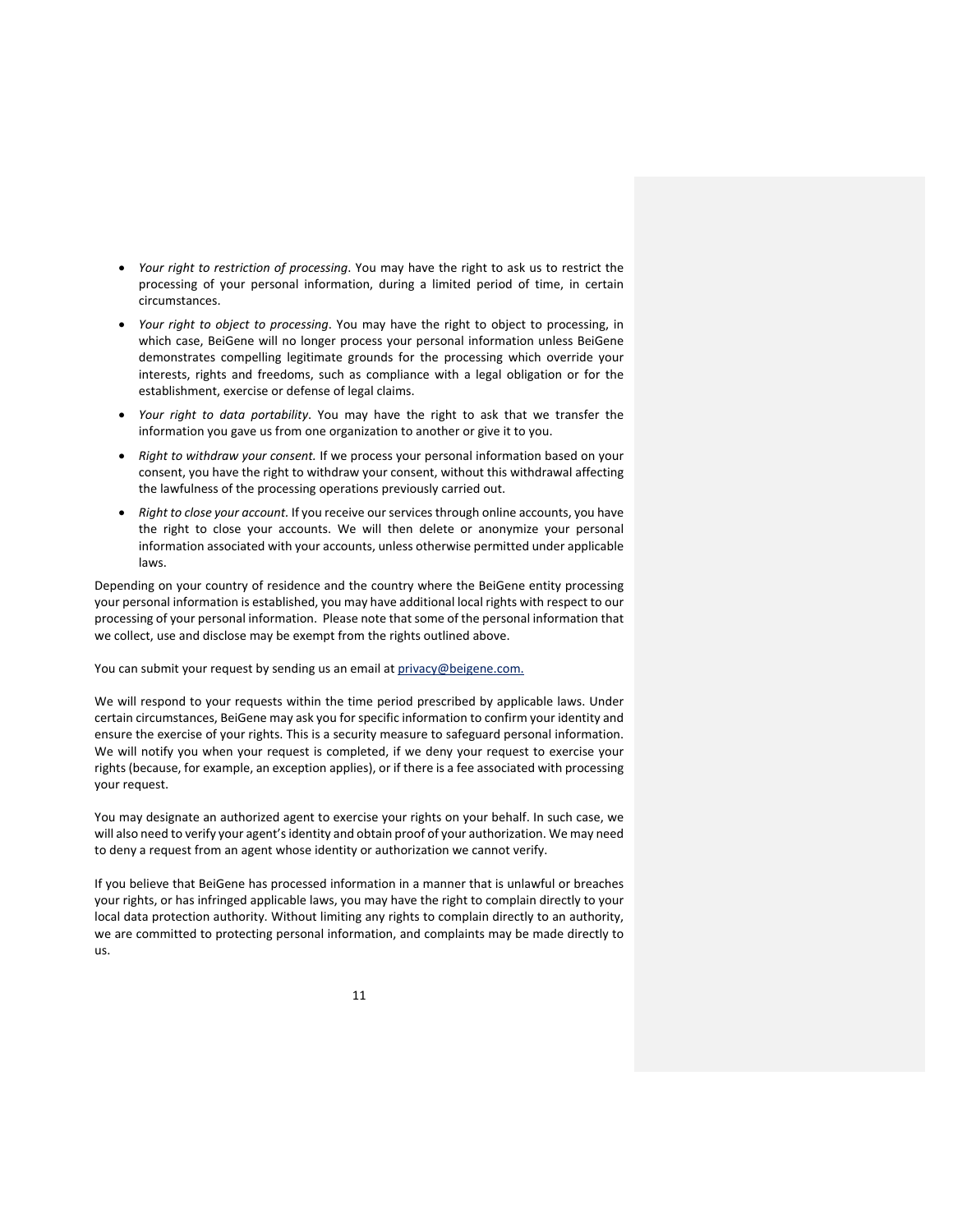We will not discriminate against you for exercising any data subject right you have under applicable law.

| <b>STATE SPECIFIC PRIVACY NOTICES</b>    | <b>Commented [JC1]:</b> Include in Global Websites and US |
|------------------------------------------|-----------------------------------------------------------|
| <b>GENERAL CALIFORNIA PRIVACY NOTICE</b> | specific websites                                         |

If you are a California consumer, in the past twelve (12) months we may have collected the categories of personal information about you described in the **CATEGORIES OF PERSONAL INFORMATION PROCESSED BY BEIGENE** section of this Policy. That information was collected for the purposes described in the **WHY WE PROCESS YOUR PERSONAL INFORMATION** section of this Policy and may have been shared with the third parties identified in the **SHARING YOUR PERSONAL INFORMATION** of this Policy.

You can exercise your data subject access rights as described in the **YOUR CHOICES AND RIGHTS** section of this Policy by sending us an email at privacy@beigene.com or you may also call us tollfree at (888) 344-1789. Some of the personal information that we collect, use, and disclose may be exempt from the CCPA and the CPRA because it is regulated by other federal and state laws that apply to us.

**We do not sell personal data of California consumers.**

**ADDITIONAL INFORMATION FOR INDIVIDUALS IN THE EUROPEAN Union/EUROPEAN ECONOMIC AREA, UNITED KINGDOM, OR SWITZERLAND**

We are required to comply with the European Union's and the United Kingdom's General Data Protection Regulations("**GDPR**"), Switzerland's Federal Act on Data Protection (FADP) and similar applicable local laws with regards to certain personal information we collect. The data controllers of your personal information are the BeiGene entities referenced when we collect your personal information. Please contact us if you have any questions about the controller or controllers of your personal information.

#### **Sensitive data**

We process special categories of information (e.g., sensitive information that reveals racial or ethnic origin or genetic, biometric and health information) only where you give us your explicit consent, or when our processing is for scientific research purposes, necessary to meet a legal or regulatory obligation, in connection with the establishment, exercise or defense of legal claims, or is otherwise expressly permitted by law.

If we need to collect your personal information by law or under the terms of a contract we have with you and you do not provide the requested information, we may not be able to perform the contract we have, or are trying to enter into, with you.

# **Data transfers**

**Commented [JC2]:** Include in Global Websites and

EEA/UK/Swiss specific websites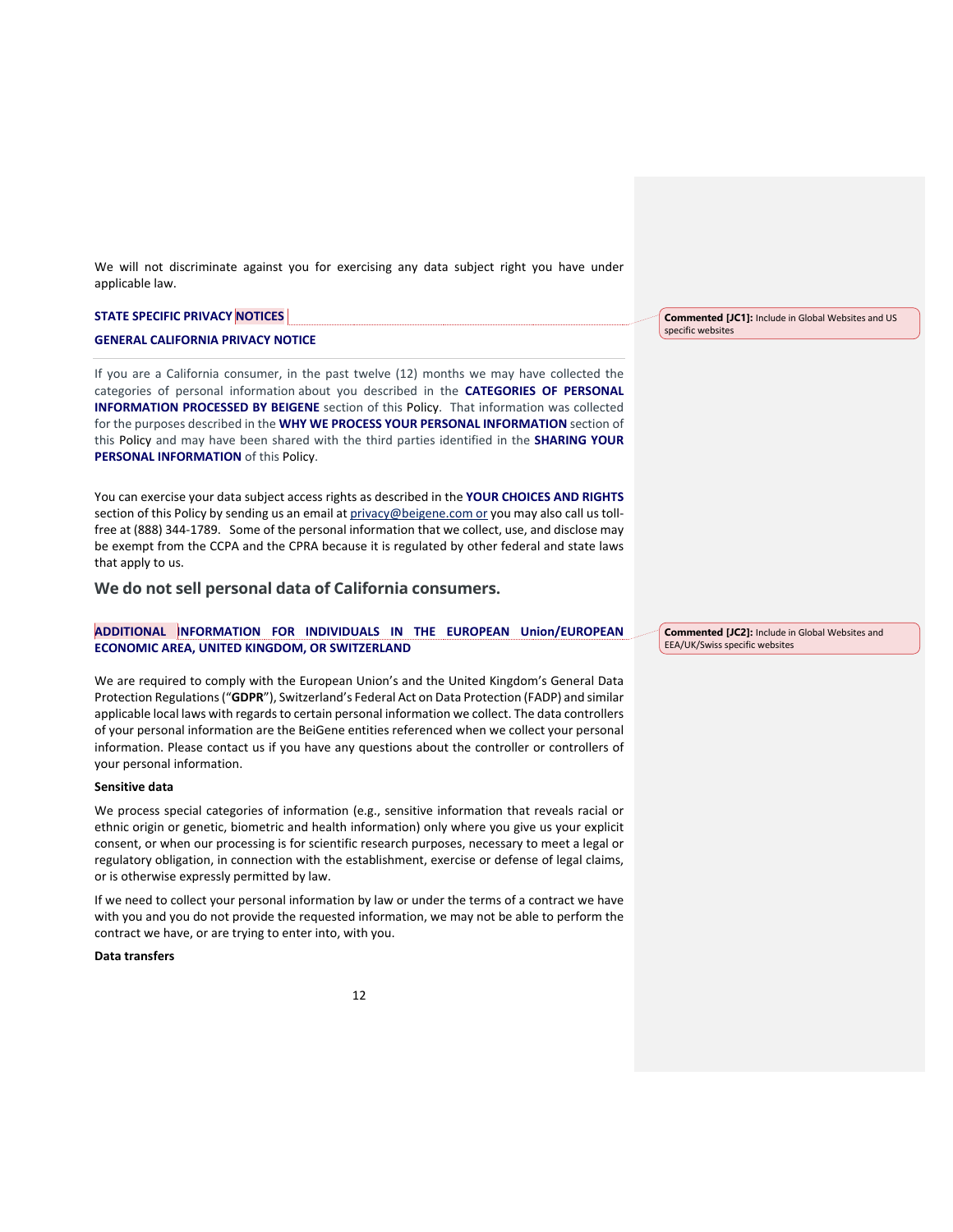BeiGene is a multi-national company with offices in the United States, China, Switzerland, Australia and elsewhere. As such, BeiGene may transfer or provide access to your personal information to affiliates, service providers or collaborators in these countries and others that do not provide the same level of protection as your own country. When we do so, in the absence of an adequacy decision concerning the recipient country, we rely on safeguards such as approved model contracts (for example the EU's standard contractual clauses or the UK's international data transfer agreement), after having carried out an assessment of the level of protection of your rights on the territory of the third country where the recipient of your personal information is established. For more information about BeiGene's use of the model contracts, please contact us.

#### **Your rights**

Rights you may have under the GDPR with regards to the personal information we collect and maintain about you are described in the section **YOUR CHOICES AND RIGHTS**. Under the GDPR, the exercise of these rights may be limited or delayed dependent upon the legal basis for processing the data, for example:

| Legal Basis                                   | <b>Access</b> | <b>Rectification</b> | <b>Erasure</b> | <b>Restriction</b> | <b>Information</b><br>portability | <b>Objection</b>         |
|-----------------------------------------------|---------------|----------------------|----------------|--------------------|-----------------------------------|--------------------------|
| Consent                                       | <b>Yes</b>    | <b>Yes</b>           | <b>Yes</b>     | <b>Yes</b>         | <b>Yes</b>                        | Withdrawal<br>of consent |
| Steps prior to<br>entering into a<br>contract |               |                      | <b>Yes</b>     |                    | <b>Yes</b>                        | <b>No</b>                |
| <b>Contract</b>                               |               |                      | Yes            |                    | Yes                               | <b>No</b>                |
| Legitimate<br><b>business</b><br>interest     |               |                      | Yes            |                    | <b>No</b>                         | <b>Yes</b>               |
| Legal obligation                              |               |                      | <b>No</b>      |                    | <b>No</b>                         | <b>No</b>                |

#### **OUR COOKIE POLICY**

Cookies, pixel tags, and other trackers (hereinafter "**Cookies**") are small files that allow for storing or retrieving information on your browser or your device (computer, tablet, mobile, etc.) when visiting online services. Cookies are widely used by websites, mobile applications, software or emails. When you first visit our websites and again if you delete the Cookies or the Cookies expire or change, you will be asked which Cookies you consent to.

Cookies do not recognize you personally, but rather the device you use. Cookies simply give information about your browsing activities in order to recognize the device later on in order to improve the browsing experience, save your preferences or even adapt the services offered to you on the Websites. To find out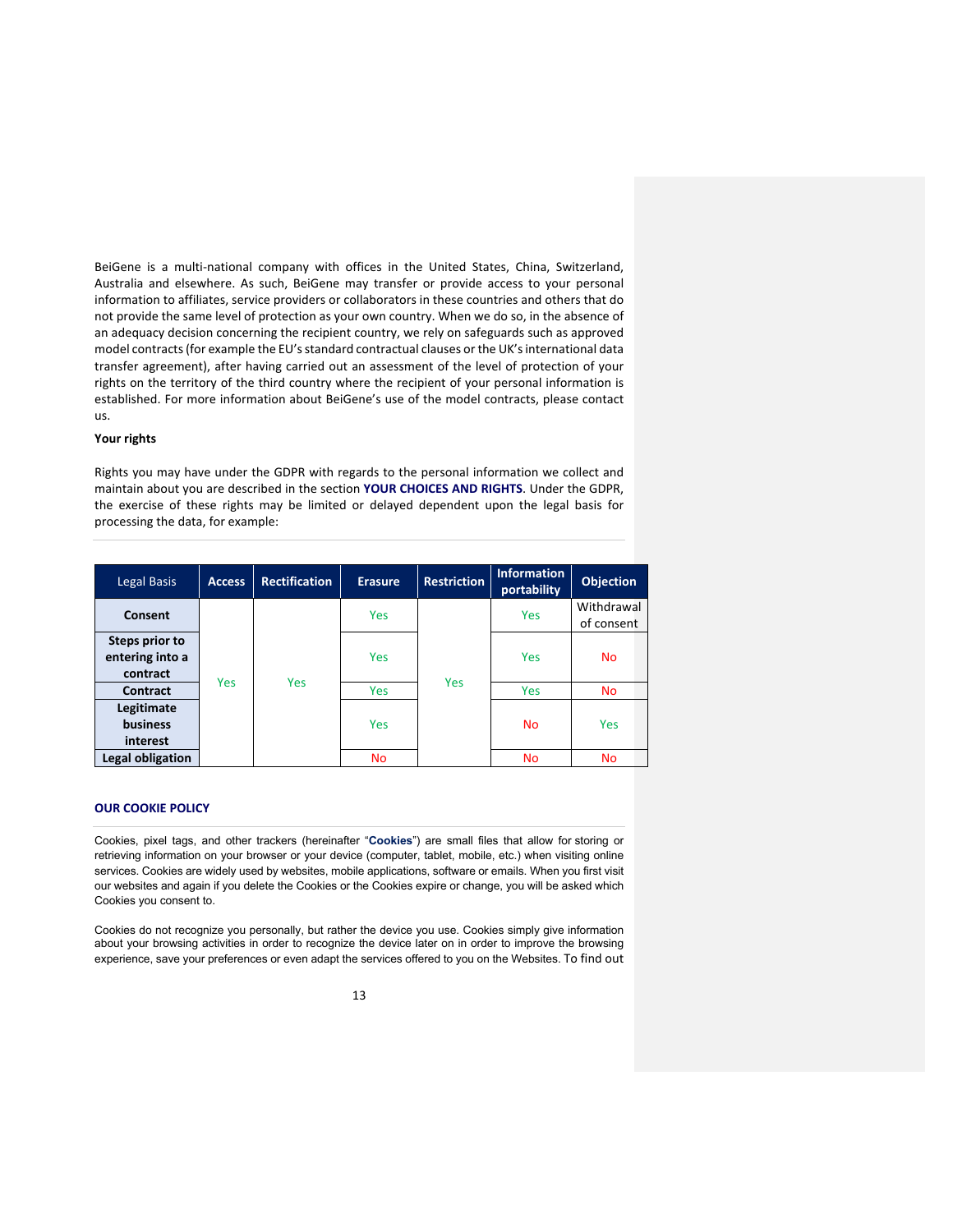more about cookies, including how to see what cookies have been set, visit www.aboutcookies.org or www.allaboutcookies.org

We may use the following types of cookies on our websites:

- Necessary Cookies, which enable the proper functioning of the Websites (security, facilitate browsing, display of the webpages…). You may disable these by changing your browser settings as described below. If you do so, you will still be able to navigate the Websites, but some of the Websites' functions will be affected;
- Analytics Cookies, which are used to collect information about how visitors use our websites to improve the Websites by collecting information on how you interact with the Websites;
	- $\circ$  The cookies collect information in a way that does not directly identify anyone, rather they collect information in an aggregated or generalized statistical form, including the number of visitors to the website and blog, where visitors have come to the website from and the pages they visited.
	- $\circ$  One of the analytic cookies we use is Google Analytics. Google's overview of privacy practices and data safeguards is available at: https://support.google.com/analytics/answer/6004245. To opt out of being tracked by Google Analytics across all websites, visit http://tools.google.com/dlpage/gaoptout.
- Social Media Cookies, which enable you to interact with social plugins on the Websites and share content on social networks; and
- Advertising Cookies, which enable the placement of advertisements, to measure their effectiveness and to adapt their content to your browsing and your profile.

Most web browsers allow some control of most cookies through the browser settings. For example, there are simple procedures in most browsers that allow you to delete existing cookies. If you want to set your computer or mobile web browser to reject all cookies by default, please visit the home page for your browser for instructions. If you reject all Cookies, you may still use our Websites; however, this may affect the functionality of some areas of our Websites.

In addition, your Internet Protocol (IP) address (an identifying number that is automatically assigned to your computer by your Internet Service Provider) is identified and logged automatically in our server log files whenever you visit the Site, along with the time(s) of your visit(s) and the page(s) that you visited. We use the IP addresses of all visitors to the Site to calculate Site usage levels, to help diagnose problems with the Site servers, and to administer the Sites. We may also use IP addresses to communicate with or block access by visitors who fail to comply with our Terms of Use.

We do not track our website users over time or across third party websites to provide targeted advertising. At this time, we do not respond to "Do Not Track" signals from your web browser due to the lack of an established industry standard. For more information about "Do Not Track" signals, please visit https://allaboutdnt.com/.

**Commented [JC3]:** Link to Terms of Use